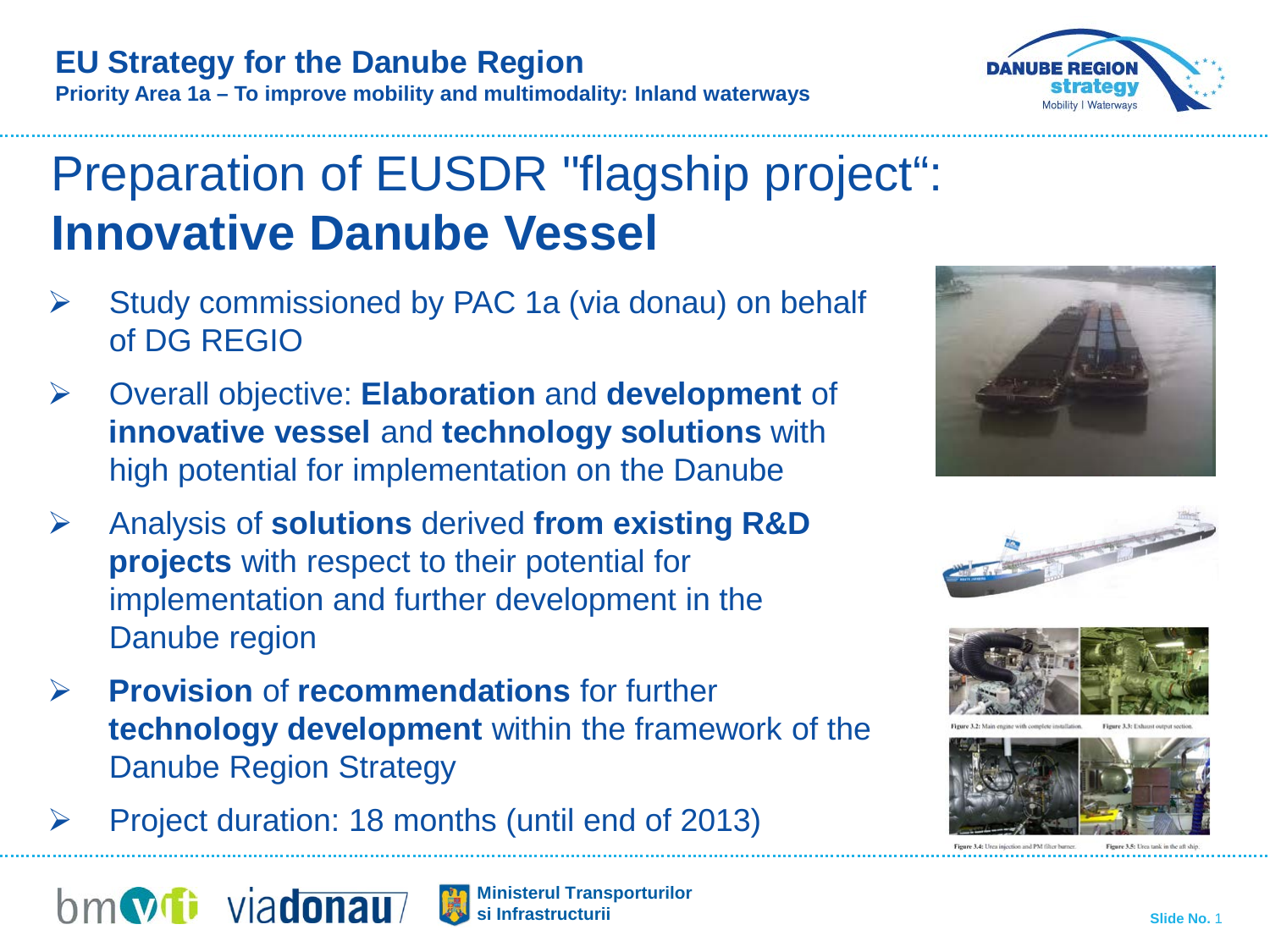



**Priority Area 1a – To improve mobility and multimodality: Inland waterways**

**EU Strategy for the Danube Region**

Via donau has commissioned a consortium of inland waterway shipping experts to elaborate guidelines and recommendations **DST** for the INNOVATIVE DANUBE VESSEL.

**"INNOVATIVE**" is understood in this case to be "BETTER than the existing fleet", both in terms of ENERGY EFFICIENCY and COST EFFICIENCY.





SCHIFFBAUTECHNISCHE VERSUCHSANSTALT IN WIEN GMBH VIENNA MODEL BASIN LTD





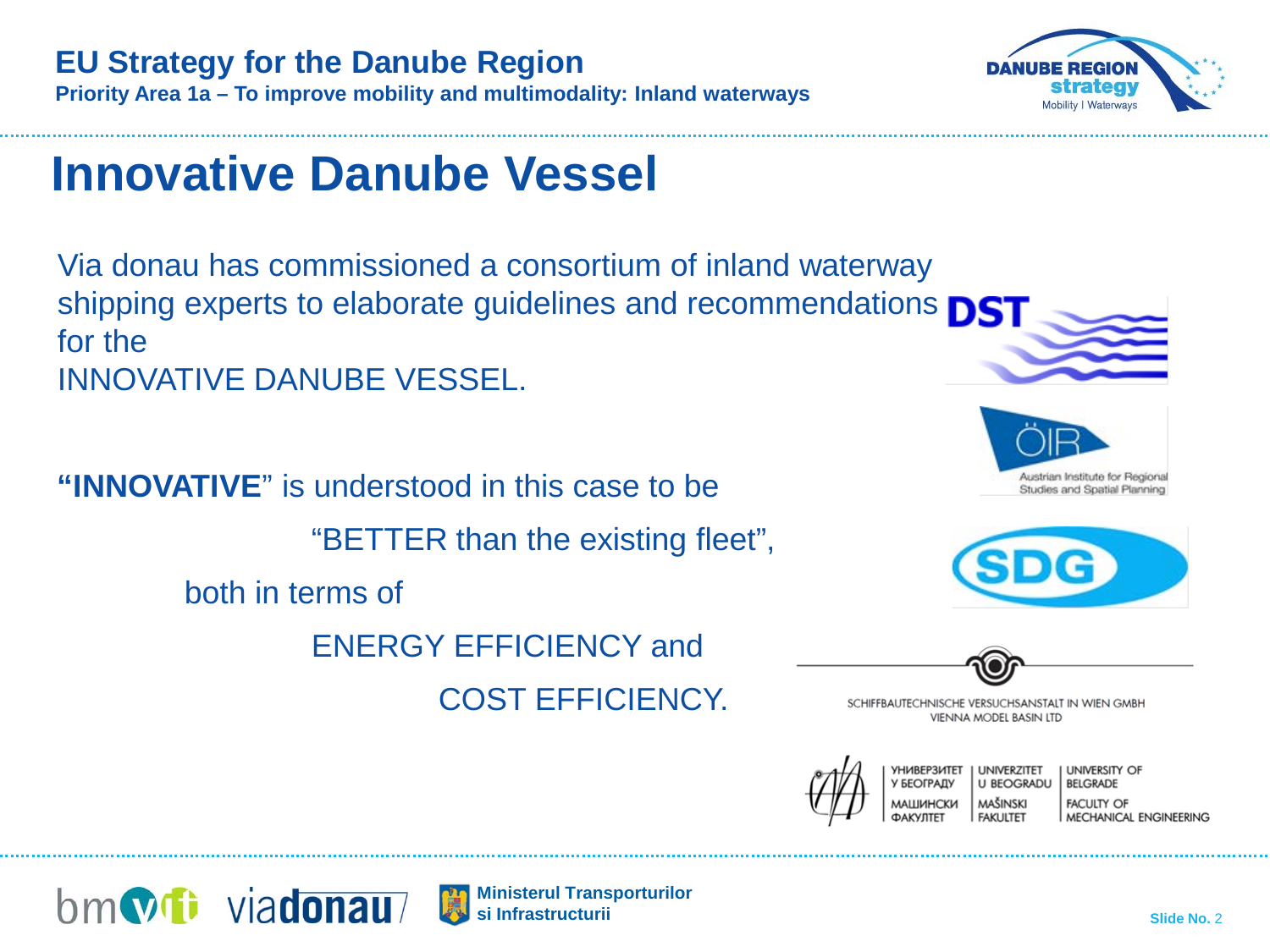

- **The identification and selection of promising technical and operational solutions will be based on performance indicators reflecting economic efficiency and environmental performance.**
- **The assessment of the proposed solutions will deliver costs-benefit assumptions, ranking of impact, clustering into short-, mid-, and longterm perspectives, and the description of necessary legal and market framework.**
- **The assessment of technologies and of vessel concepts will involve experts from vessel operators in order to ensure high practicability of the proposed solutions as well as further market acceptance.**
- **The results of the study shall enable vessel operators to invest into improved vessels in order to gain in efficiency and to reduce adverse environmental impact of navigation to a minimum**

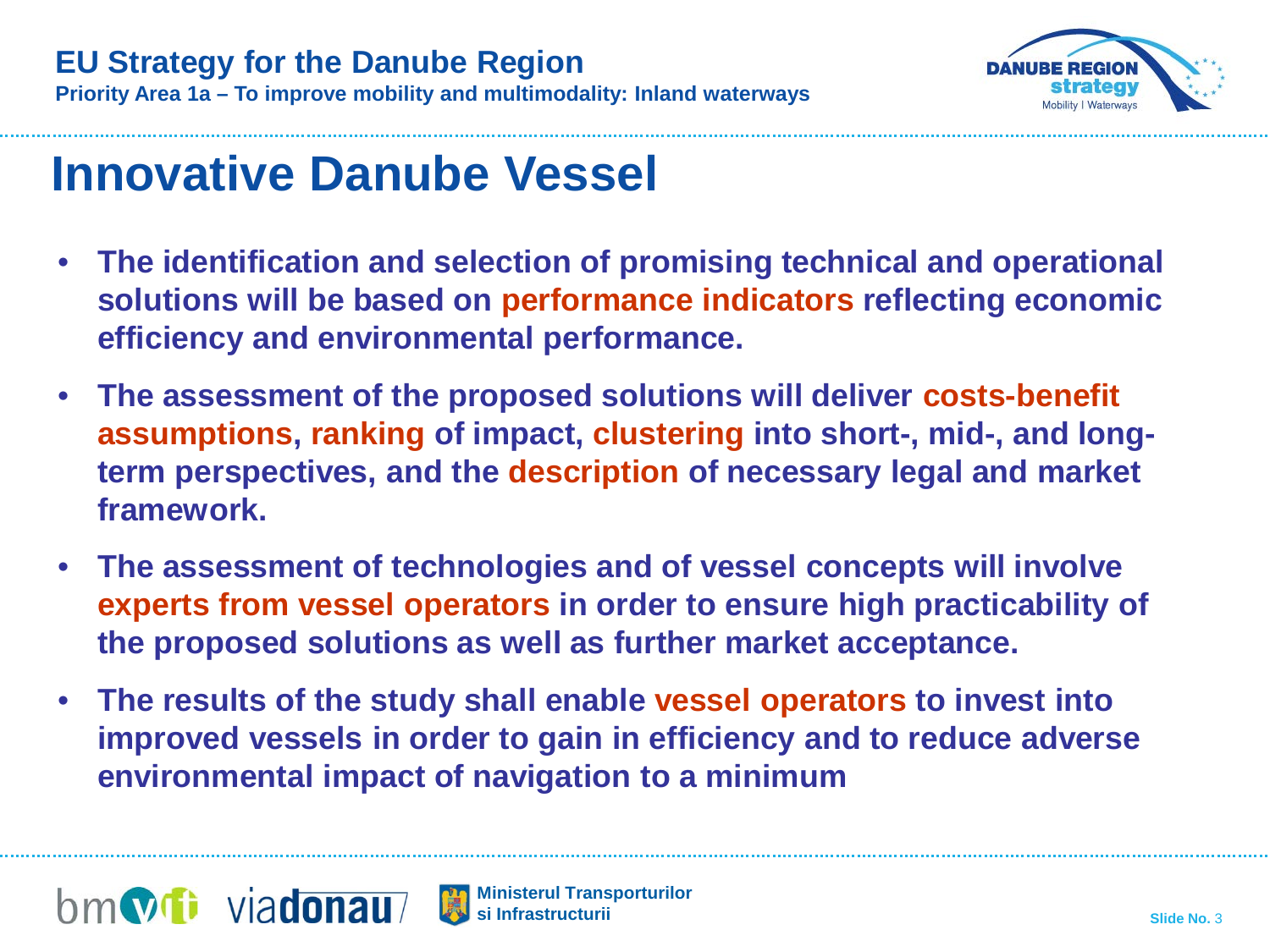

**Some of the results obtained at mid- time of the project:** 

- **Sufficient draught is essential for energy- and cost-efficient ship operation**
- **Any improvement on the Danube waterway conditions pays off in ship efficiency**
- **Or reversely: Ship design and technology will not compensate insufficient waterway conditions.**



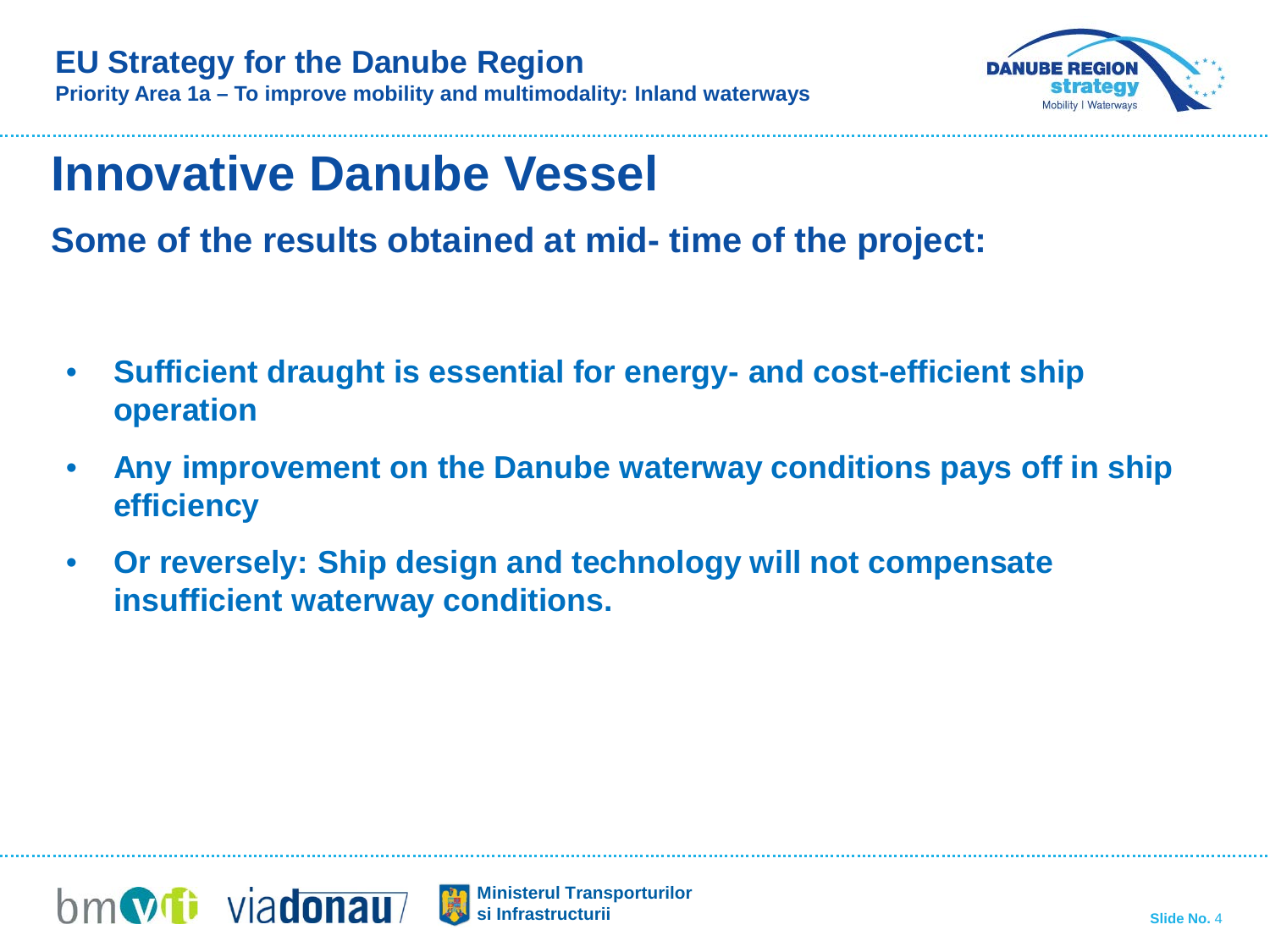

**Innovative designs have to be prepared for two ship types:** 

**The push boat keeps the essential role in bulk transport, and is required**

- **to have 100 % fuel stores at a draught of max. T = 2,00 m**
- **and full performance and min stores at a draught of T = 1,60 m**



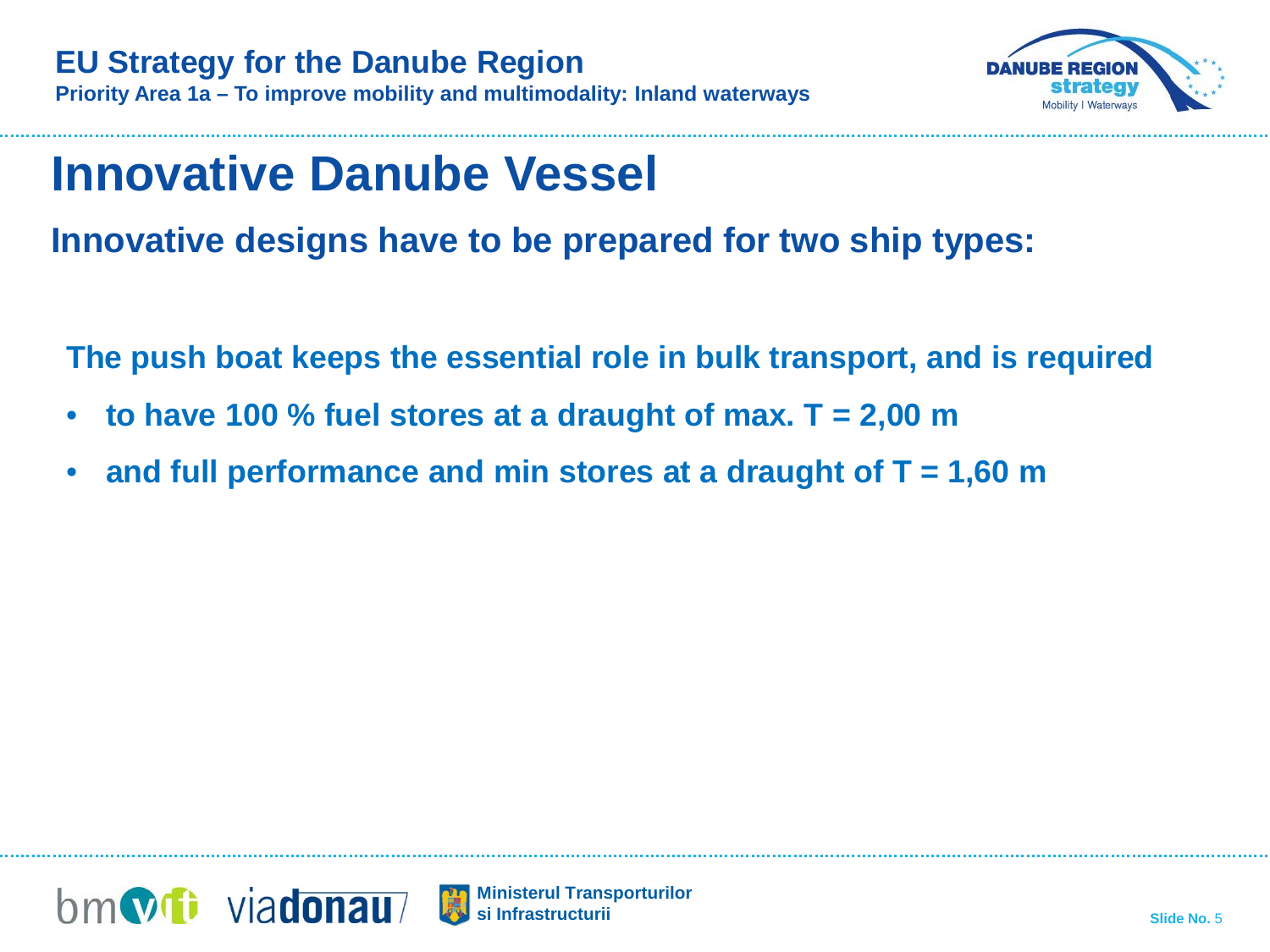

**Innovative designs have to be prepared for two ship types:** 

**The self-propelled motor vessel will take more and more part in transport.** 

- **Fully operational at a draught of less than 1,60 m**
- **High payload capacity**
- **Ability to push a single barge**

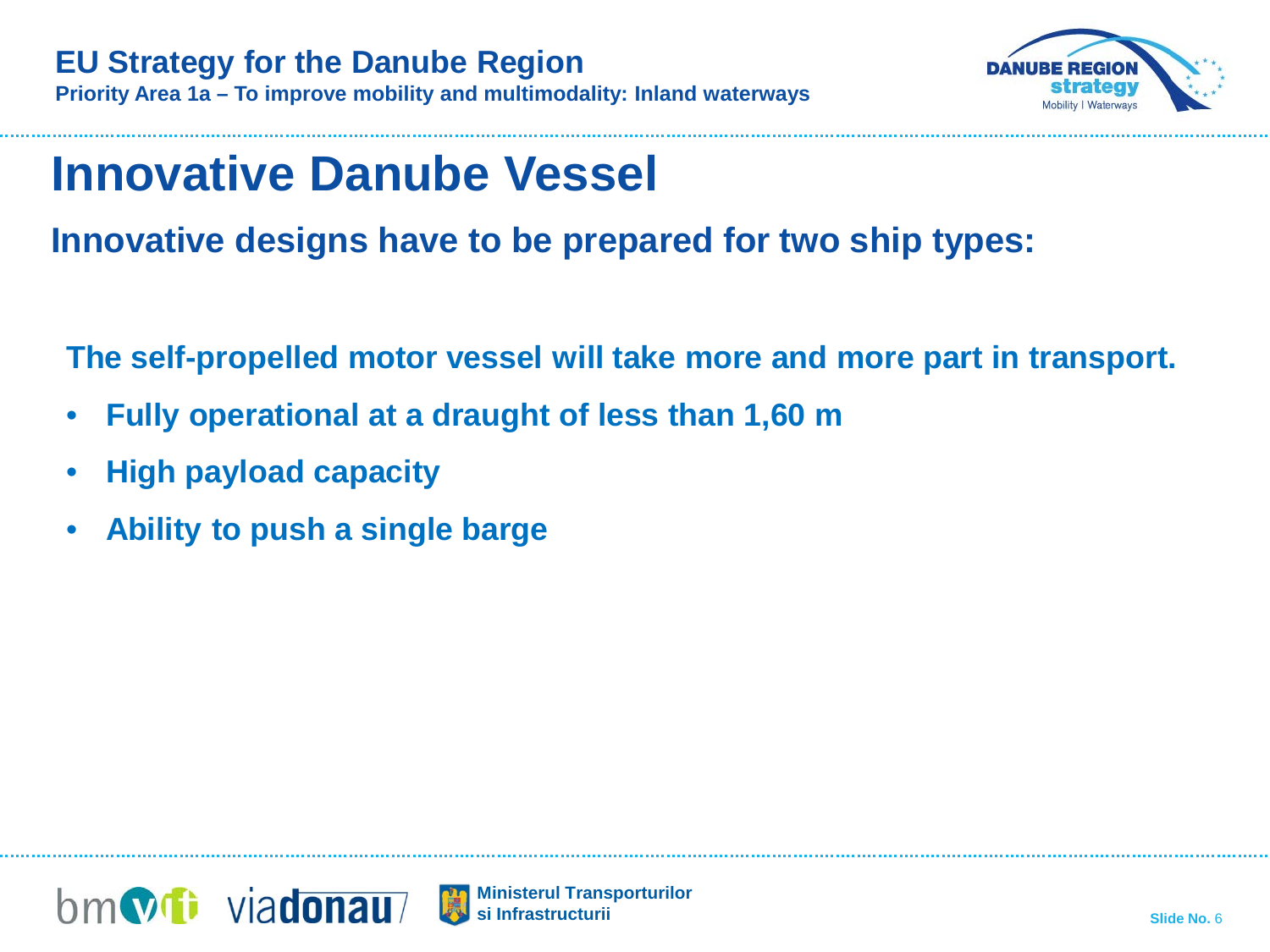### **EU Strategy for the Danube Region**

**Priority Area 1a – To improve mobility and multimodality: Inland waterways**



# **Innovative Danube Vessel**

## **Shortlist of innovative devices:**

- **1. WWF-Danube Vessels**
- **2. Adjustable tunnel**
- **3. LNG as fuel for inland navigating vessels**
- **4. Engine systems for the use of LNG**
- **5. Line Shaft type Contra Rotating Propeller**
- **7. MoveIT!**
- **8. Smooth**
- **9. Streamline**
- **10. NEWS**

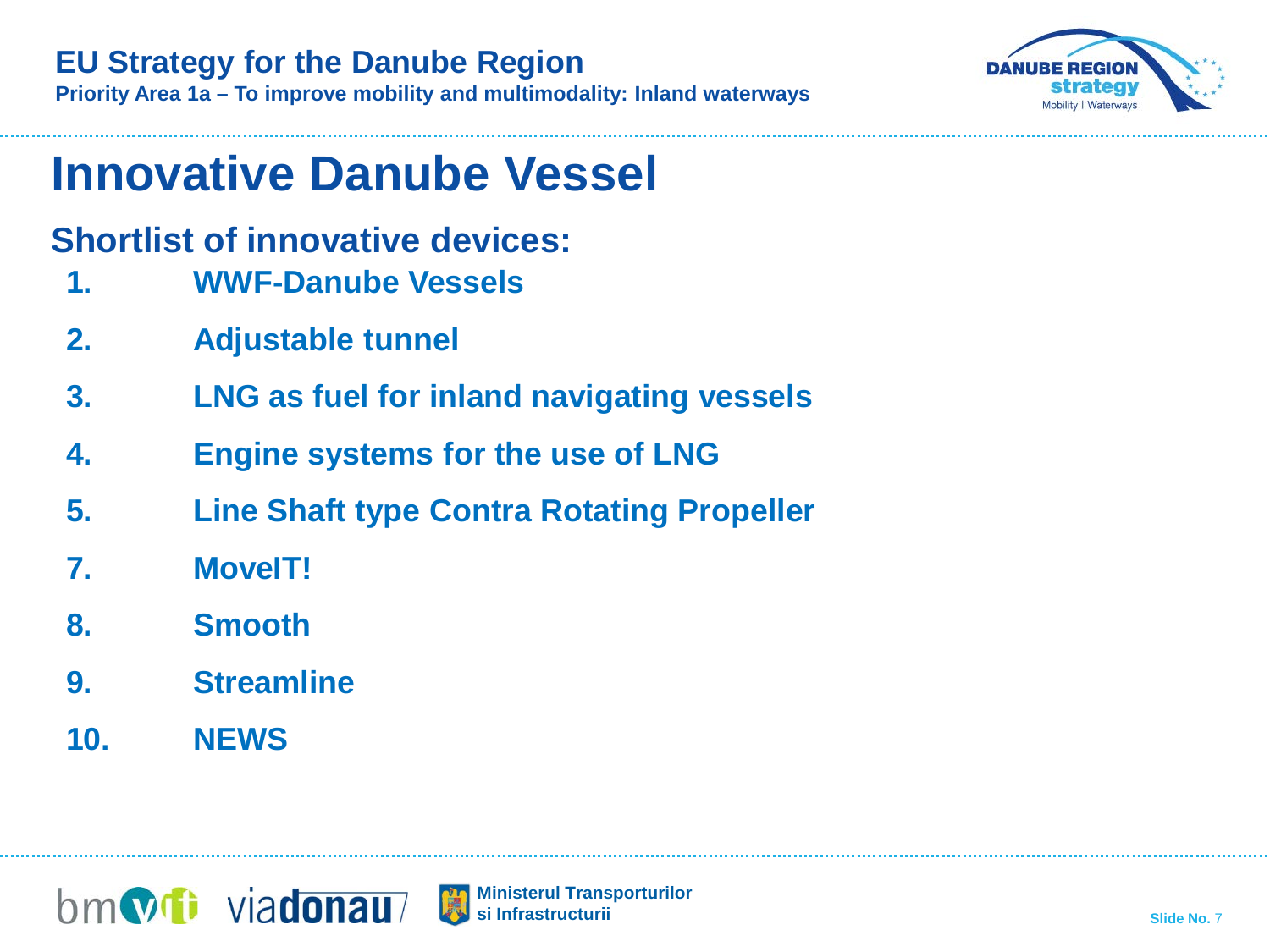

**LNG as single fuel or as dual-use utilization** 

**LNG (Liquefied natural gas) is expected to be essential to reduce** 

- **the cost**
- **and environmental impact**

**of the inland waterway transport** 

**But this has a big impact on ship design** 

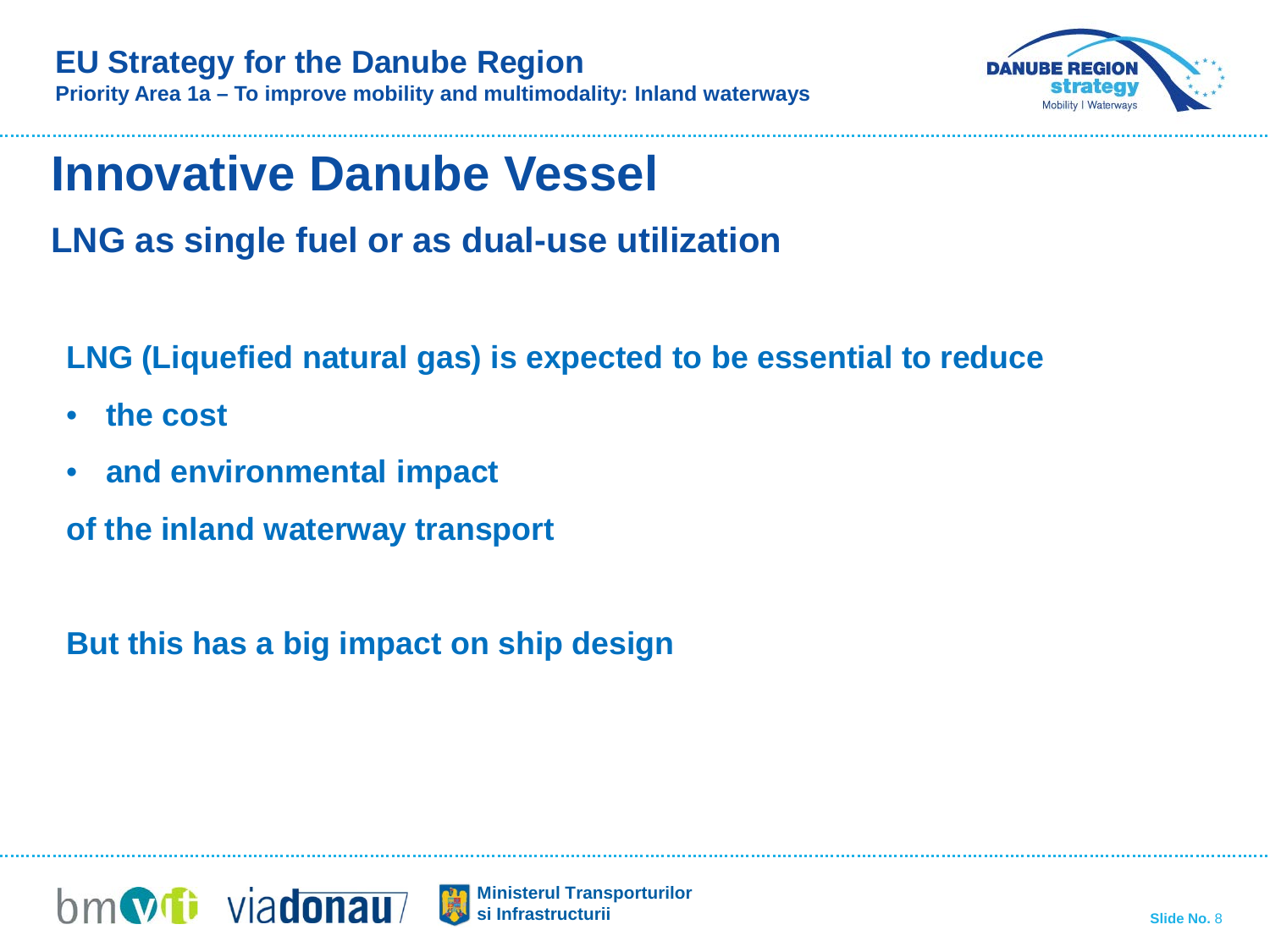



# **Innovative Danube Vessel LNG as single fuel or as dual-use utilization**

### **big impact on ship design**



**Ministerul Transporturilor** 蘭 **si Infrastructurii**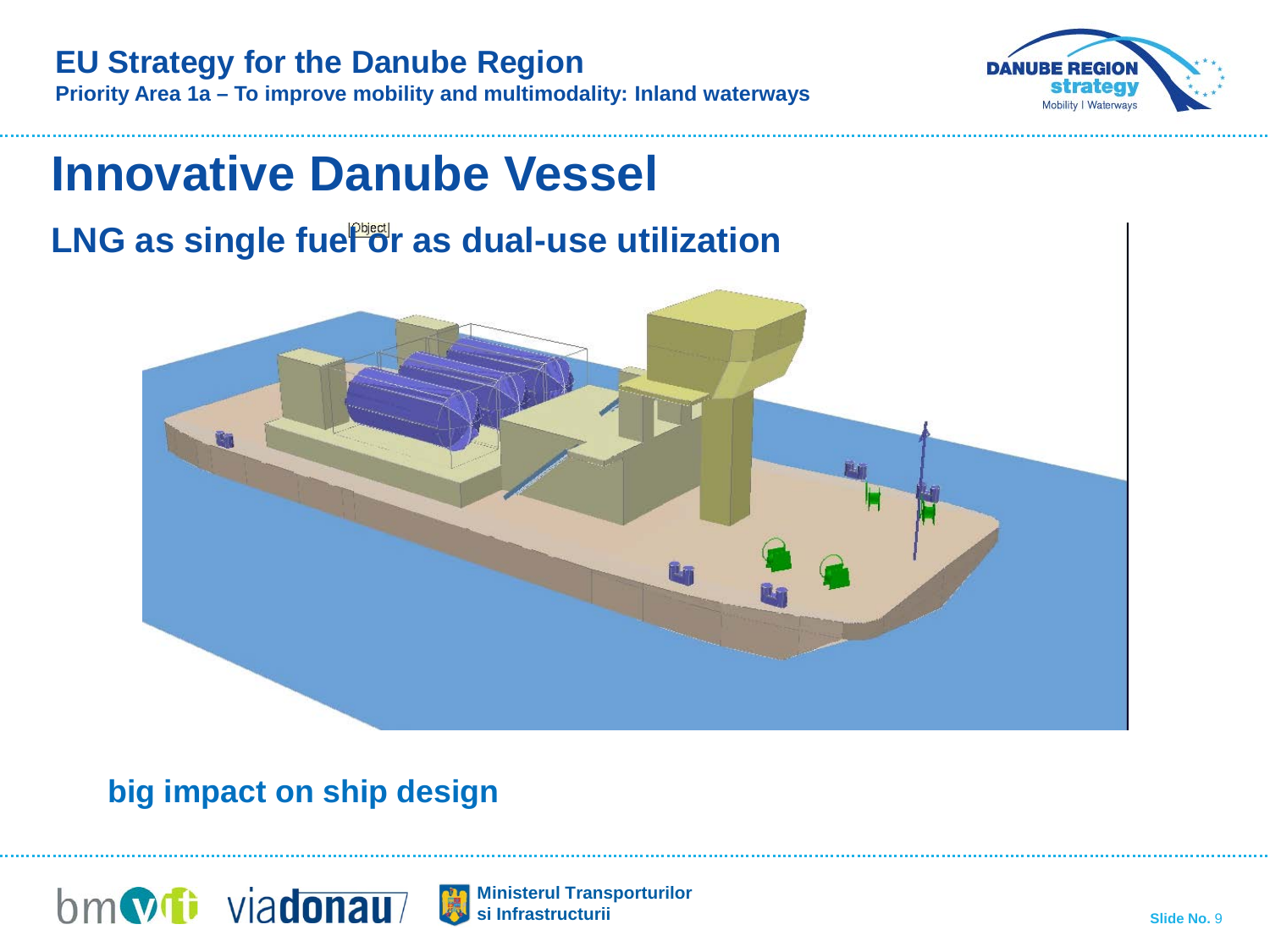### **EU Strategy for the Danube Region Priority Area 1a – To improve mobility and multimodality: Inland waterways**



# **Innovative Danube Vessel**

**The benefit of innovative ships compared to the existing fleet will become evident by**

- **advantages in cost and performance**
- **Reduced environmental impact**
- **Stimulation for the modernisation of the Danube fleet**